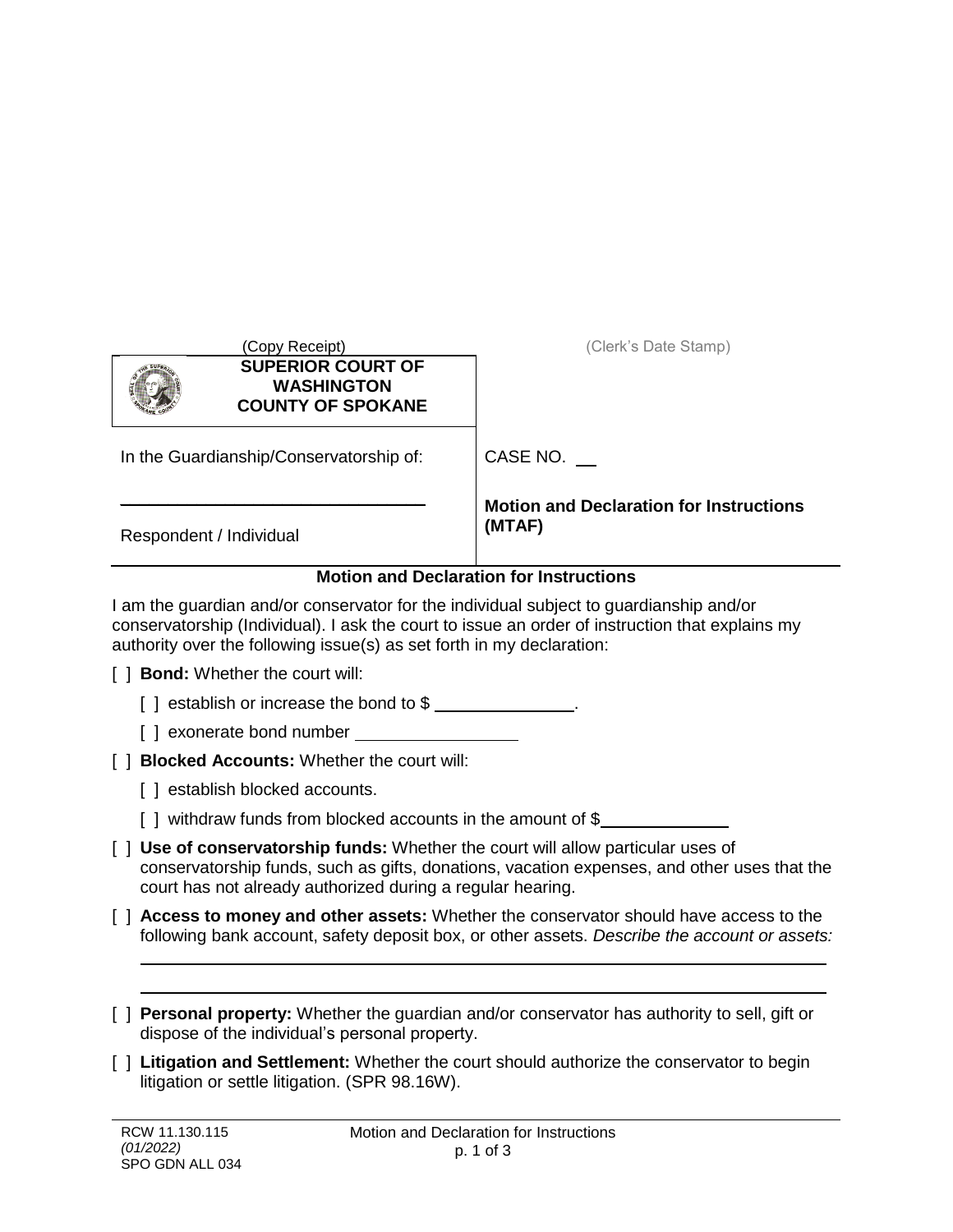- [ ] **Make Repairs:** Whether the conservator should make ordinary or extraordinary repairs in a building. The building [ ] is [ ] is not the individual's home.
- [ ] **Real Property:** Whether the court will authorize the conservator to \_\_\_\_\_\_\_\_ the real property located at for the purpose of
- [ ] **Hiring an Attorney:** Whether the court will authorize hiring an attorney to represent the individual for the following purpose:
- [ ] **Medical Treatment:** Whether the court will authorize the following medical or dental treatment or other procedure:
- [ ] **Mental health medication or treatment.** Whether the court will authorize certain types of mental health treatments that require special court review, such as: (\_\_\_\_\_) electroconvulsive treatment, (\_\_\_\_\_) psycho-surgery, or (\_\_\_\_\_) other psychiatric or mental health procedures that restrict freedom of movement or the rights described in RCW 71.05.217. (RCW 11.130.335).
- [ ] **Permanent Sterilization.** Whether the court will authorize a doctor to permanently sterilize the Individual, which requires a special court procedure and protections for the Individual. (*In re Guardianship of Hayes*, 93 Wn.2d 228 (1980), *In re Guardianship of K.M.*, 62 Wash. App. 811 (1991)).
- [ ] **Other:**

**Declaration in Support of the Motion:**

**Please explain the circumstances of your request here. You can attach documents to support your declaration.** (*You may attach more pages, if needed*.)